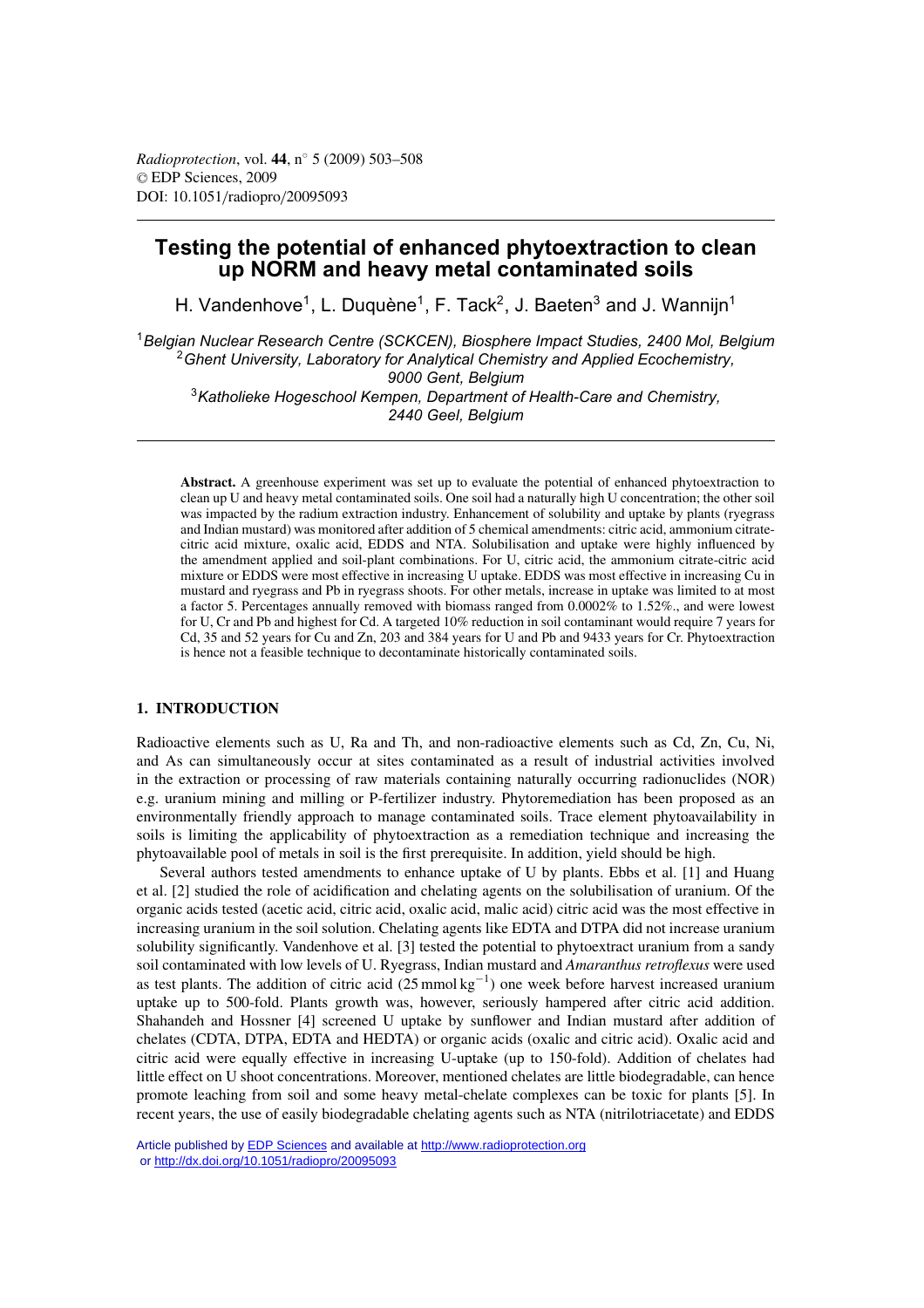#### 504 RADIOPROTECTION

(S,S-ethylenediaminedisuccinic acid) has been proposed to enhance uptake of heavy metals. Grčman et al. [5] reported 102-, 4.7- and 3.5-fold increases in phytoaccumulation of, respectively, Pb, Zn, and Cd in cabbage after application of 10 mmol EDDS per kg soil. Luo et al. [6] found that EDDS was more effective in increasing uptake of Cu (45 to 135-fold) and Zn than EDTA. Quartacci et al. [7] observed a 2- to 3-fold increase of Cd, Cu, Pb and Zn concentrations in shoots of Indian mustard after application of 5 mmol NTA kg−<sup>1</sup> soil. Shen et al. [8] reported that 1.5 mmol kg−<sup>1</sup> soil NTA increased Pb concentration in soil solution from 15.2 to around 390 mg  $L^{-1}$  and was 3-fold more efficient than citric acid. NTA was also more effective than citric acid for increasing Pb accumulation in cabbage shoots.

The aim of present study is to test the efficiency of three organic acids (citric acid, mixture of citric acid-ammonium citrate and oxalic acid) and two chelates (EDDS and NTA) in increasing the phytoextraction potential of U and a heavy metals (Cd, Cr, Cu, Pb, Zn) from soils with enhanced NOR levels. Citric acid and oxalic acid were selected because of their reported efficiency in increasing U uptake; the citric acid-ammonium citrate since citrate addition often negatively affected plant performance; EDDS and NTA for their reported effectiveness in mobilising heavy metals.

#### **2. MATERIALS AND METHODS**

#### **2.1 Soils and soil analysis**

Two Belgian soils with different uranium contamination history were used in this study. The Bankloop soil (BK) was impacted by a former radium extraction industry. The Bioul soil (BI, S. Belgium) has high natural background levels of U and U and heavy metal availability is very low.

Soils were air-dried, sieved and thoroughly characterised. The total U and HM content was measured from finely ground and calcinated sub-samples after fusion by ICP-MS. After three weeks incubation (50% WHC) and three days before sowing, soils were transferred to 1 L polyethylene recipients. In each recipient, a rhizon soil moisture sampler was inserted and soil solution was sampled the day of sowing, one day before addition of the amendments and after harvest. Soil solution was analysed for U and HM concentration with ICP-MS.

### **2.2 Plant culture and application of amendments**

Indian mustard (*Brassica juncea* cv. Vitasso) and ryegrass (*Lolium perenne* cv. Melvina) seeds were sown on top of the moist incubated soils. In total 72 containers were prepared (2 soils, 2 plants, 5 amendments and control, 3 replicates) and kept under greenhouse conditions (27 ◦C/17 ◦C, 12h/12h, 300  $\mu$ mol photons m<sup>-2</sup> s<sup>-1</sup>). Throughout plant growth, soil moisture was controlled and adjusted with demineralised water by weighing every second day. After four weeks of plant growth, containers were amended with 5 mmol kg<sup>-1</sup> soil dry weight of one of the following amendments: citric acid, an  $NH_4$ -citrate/citric acid mixture (2.5 mmol kg<sup>-1</sup> of each), oxalic acid, EDDS or NTA. The amendment was applied on the soil surface.

Plants were harvested two weeks after amendment, except for Indian mustard grown on BK soil and treated with citric acid and EDDS which was harvested after four and eight days, respectively. Shoot dry weight (DW) was recorded and plant digests were analysed for total U and Cd, Cr, Cu, Pb, Zn content with ICP-MS.

# **3. RESULTS AND DISCUSSION**

## **3.1 Effect of plant growth and amendments on U and heavy metal solubilisation**

If we compare the concentrations in soil solution before sowing and before amendment (after one month of plant growth), we observe a more than 20-fold increase in U concentration in the soil solution on the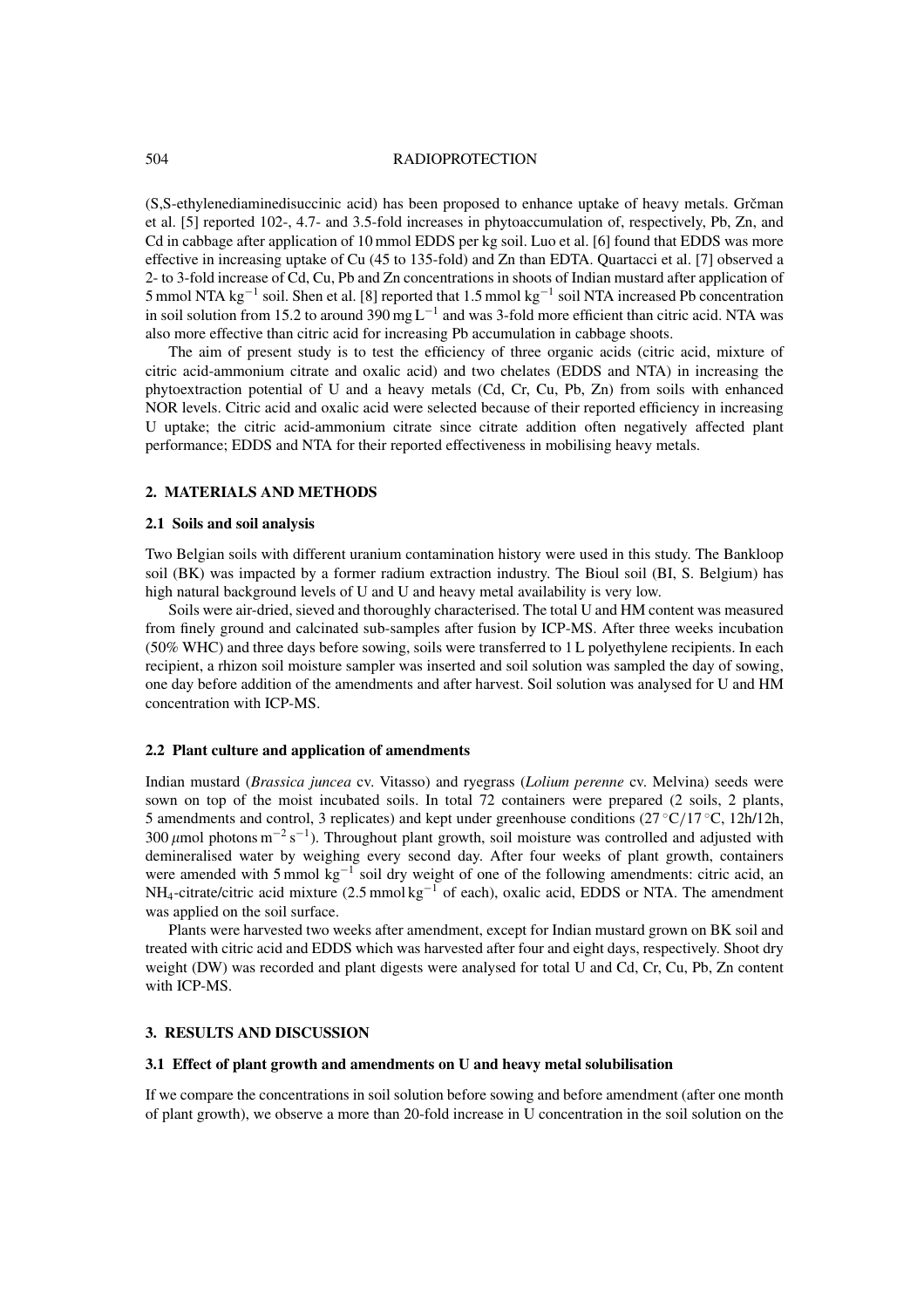#### ECORAD 2008 505

BK soil and this when cultivated with either of the plants (Table 1). On the BI soil there is hardly any increase in soil solution concentration induced by plant growth.

On the BK soil, highest U concentrations in the soil solution were obtained after amendment with citric acid, followed by EDDS. On the BI soil, citric acid and the ammonium citrate-citric acid mixture were most effective resulting in increased soil solution concentrations compared to the control.

**Table 1.** Total U concentration (mg kg<sup>-1</sup>) and soil solution concentration of U ( $\mu$ g L<sup>-1</sup>) of Bankloop (BK) and Bioul (BI) soil before sowing, before amendment (after 1 month of plant growth) and at harvest. SD between brackets.  $N = 3$ .

|          |      |               | Soil solution, $\mu$ g L <sup>-1</sup> |           |            |           |              |          |             |          |
|----------|------|---------------|----------------------------------------|-----------|------------|-----------|--------------|----------|-------------|----------|
|          |      |               | <b>Before</b>                          | Before    | At harvest |           |              |          |             |          |
|          |      | Total         |                                        |           |            | Citric    | Citric acid- | Oxalic   |             |          |
|          | Soil | $mg\,kg^{-1}$ | sowing                                 | amendment | Control    | acid      | $NH4$ citr.  | acid     | <b>EDDS</b> | NTA      |
| Mustard  | BΚ   | 14(1)         | 11(1)                                  | 211(43)   | 226(64)    | 4100(10)  | 851(267)     | 448(100) | 1900(287)   | 934(394) |
|          | BI   | 41(1)         | 2(0)                                   | 40        | 10(6)      | 5(1)      | 5(1)         | 3(0)     | 3(0)        | 10(2)    |
| Ryegrass | ΒK   | 14(1)         | 11(1)                                  | 253()     | 383(146)   | 2015(641) | 1031(780)    | 546(178) | 1418(515)   | 518(114) |
|          | ВI   | 41(1)         | 2(0)                                   | 4()       | 2(0)       | 8(3)      | 41()         | 2(0)     | 6(1)        | 7(2)     |

**Table 2.** Total concentration (mg kg<sup>-1</sup>) and soil solution concentration of selected heavy metals ( $\mu$ g L<sup>-1</sup>) for Bankloop and Bioul soil before sowing, before amendment (after 1 month of plant growth with Indian mustard or ryegrass) and at harvest (only results for most effective amendment). SD between brackets.  $N = 3$ .

|                |               | Soil solution, $\mu$ g L <sup>-1</sup> |                  |          |                     |                     |  |
|----------------|---------------|----------------------------------------|------------------|----------|---------------------|---------------------|--|
|                | Total         | <b>Before</b>                          | Before amendment |          | At harvest          |                     |  |
| Bankloop       | $mg\,kg^{-1}$ | sowing                                 | Mustard          | Ryegrass | Mustard             | Ryegrass            |  |
| C <sub>d</sub> | 1(1)          | 7(2)                                   | 6(1)             | 5(1)     | 1215(472) NTA       | 718(237) NTA        |  |
| Cr             | 467(16)       | $<$ DL                                 | < 50             | < 50     | 464(738) NTA        | 348(171) EDDS       |  |
| Cu             | 372(16)       | 239(4)                                 | 426(128)         | 343(51)  | 561700(132300) EDDS | 711410(120500) EDDS |  |
| Pb             | 254(15)       | $<$ DL                                 | < 50             | < 50     | 18813(7103) NTA     | 8326(3827) NTA      |  |
| Zn             | 704(71)       | 379(13)                                | 352(66)          | 457(94)  | 406200(119700) NTA  | 276600(38100) NTA   |  |
| <b>Bioul</b>   |               |                                        |                  |          |                     |                     |  |
| C <sub>d</sub> | 2(0)          | $<$ DL                                 | $<$ 5            | $<$ 5    | 319(49) NTA         | 282(24) NTA         |  |
| Cr             | 209(16)       | $<$ DL                                 | ${<}50$          | < 50     | $20(4)$ EDDS        | 28(4) EDDS          |  |
| Cu             | 430(8)        | 92(2)                                  | 185(14)          | 163(27)  | 173900(21600) NTA   | 127800(9700) EDDS   |  |
| Pb             | 35(10)        | $<$ DL                                 | < 50             | < 50     | 92(33) NTA          | 106(48) NTA         |  |
| Zn             | 151(6)        | $<$ DL                                 | 79(1)            | 84(14)   | 8496(504) NTA       | 7056(1077) NTA      |  |

Cu concentration increased up to 2-fold on BK and BI, and Zn 17-fold on BI following plant growth (Table 2). There was no difference between concentrations before sowing and before amendment for Cd, Cr and Pb on both soils and for Zn on BK. Citric acid was most effective in solubilising Cr. For Cd, Zn and Pb, NTA was most effective (180-650-fold increases) and for Cu EDDS (1240-1570 fold increase).

#### **3.2 Effect of amendments on plant dry weight**

Dry weight was always higher on BI soil than on BK soil and always higher for Indian mustard than for ryegrass, except for EDDS treated soils. Ryegrass shoot DW was not affected by amendment (figure 1a). Treatment with EDDS significantly decreased growth of Indian mustard on both soils. Indian mustard plants only survived on one out of three containers citric acid amended BK soil. The three other amendments had no detrimental effect on DW production. Several authors have reported negative effects of citric acid on yield and survival of plants [3, 4, 9]. Luo et al. [6] reported a shoot DW loss of 48 and 39% for corn and bean, respectively, after application of 5 mmol kg−<sup>1</sup> EDDS to an alkaline sandy soil.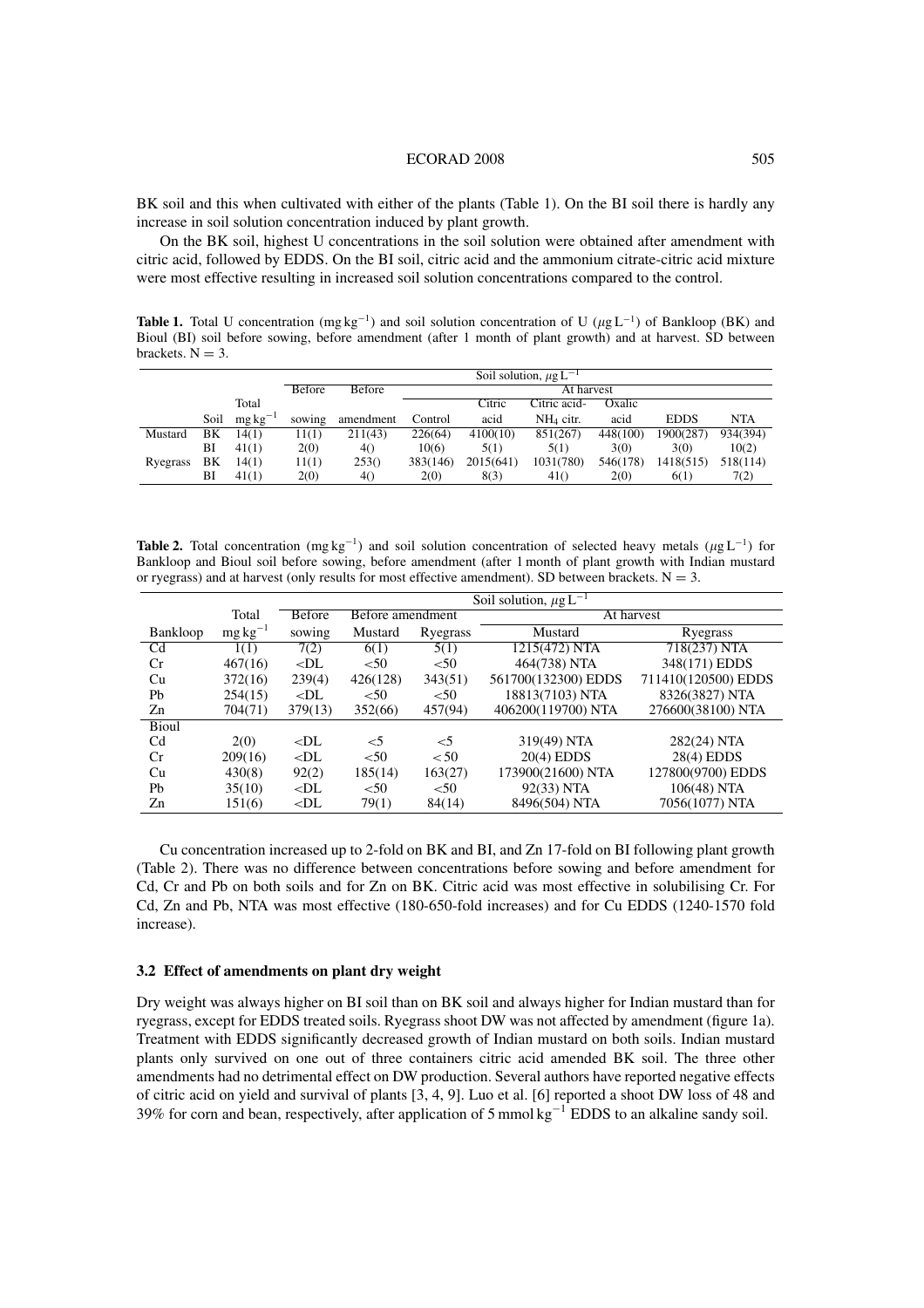#### 506 RADIOPROTECTION

#### **3.3 Efficiency of amendments to enhance phytoextraction**

On BK soil, EDDS was most effective in increasing U uptake by Indian mustard (factor 9.4) and citric acid (factor 5.9) and EDDS (factor 5.5) in increasing U uptake by ryegrass. On BI soil, citric acid and the citric acid/ammonium citrate mixture were most effective in increasing U uptake by mustard (5.6 and 4.6 fold) and ryegrass (2.4 and 2.6-fold) (Figure 1b). After addition of 20–25 mmol kg<sup>-1</sup> soil citric acid, Vandenhove et al. [3] and Shahandeh and Hossner [4] found a 150-fold increase in U uptake by Indian mustard and sunflower, respectively, for U spiked soils.



**Figure 1.** (a) Shoot dry weight of Indian mustard and ryegrass on Bankloop and Bioul soils after application of amendments; (b) Relative efficiency of amendments in increasing U shoot uptake compared to the respective controls.

On BK soil application of EDDS resulted in 34 and 37-fold increases in concentration of Pb and Cu in mustard shoots (Figures 2a,b). For other metals, the increase of plant uptake was limited to at most a factor 5. On the BI soil increase in heavy metal uptake following amendment was hardly significant. Ryegrass generally extracted less U and heavy metals than Indian mustard.

Amendments resulted in a more important increase in pore water concentrations than uptake. There was no relation between U or HM soil solution concentrations observed after amendment and plant uptake. Phytoextraction efficiency can hence not be predicted from soil tests.



**Figure 2.** Relative efficiency of amendments in increasing Cu (a) or Pb (b) shoot uptake on Bankloop soils compared to the respective controls.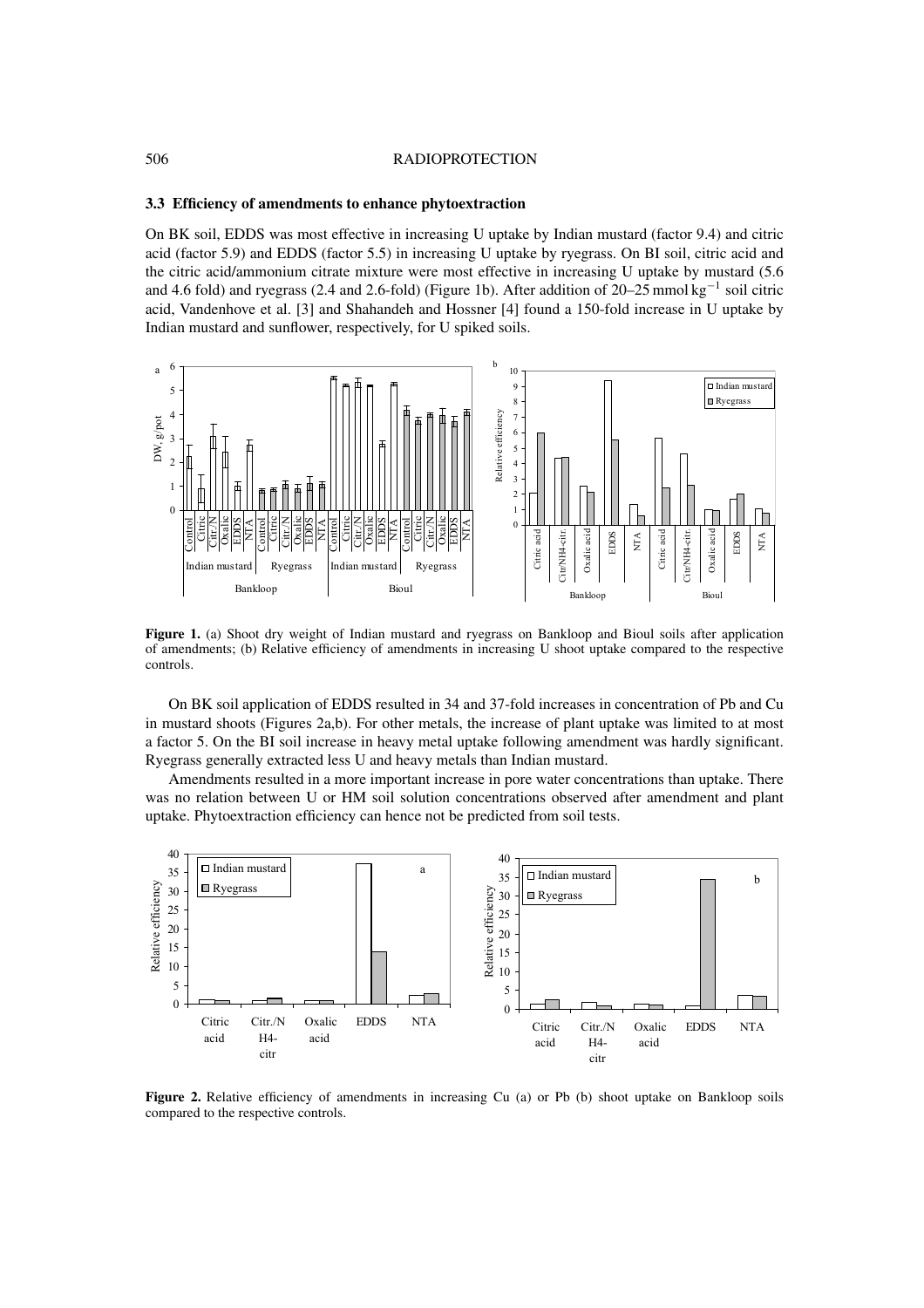#### ECORAD 2008 507

#### **3.4 Phytoextraction efficiency of U and HM**

The removal of a contaminant from soil with the harvested biomass (in mg pot<sup>-1</sup> or kg ha<sup>-1</sup>), is the product of the concentration in the plant (C<sub>plant</sub>, in g kg<sup>-1</sup>) and the yield of the harvested biomass (g pot<sup>-1</sup> or t ha−<sup>1</sup> ). The percentage annual reduction in soil activity is given by

$$
Annual removal (\%) = \frac{C_{plant} \times Yield}{C_{soil} \times W_{soil}} * 100
$$

with C<sub>soil</sub> the concentration of contaminant in the soil (g kg<sup>-1</sup>) and W<sub>soil</sub> the weight of the contaminated soil layer (g pot<sup>-1</sup> or ton ha<sup>-1</sup>).

Percentages removed with the plant biomass in this experiment were small, ranging from 0.0001% to 1.52%. Removal percentages were generally lower for BI than for BK despite the lower yield on BK and were generally lowest for U, Cr and Pb and highest for Cd. Since duration of the pot experiment (6 weeks) was short compared to the duration of a full growing season, final yield and hence annual removal might in practice be higher. Phytoextraction requires several years and the future trend in radionuclide concentration in the soil  $(C_{\text{solid}})$  can be calculated according:

$$
C_{soil,t} = C_{soil_{t=0}} \, \exp\left\{-\frac{C_{plant} \times yield}{C_{soil} \times W_{soil}}\right\} t
$$

This equation also allows calculating the number of years required to attain a targeted reduction in soil concentration. With the optimal scenario for U extraction (BK soil, Indian mustard and EDDS), only 0.05% of the total soil U could be annually extracted. If one would target only a 10% reduction in total soil U, still 203 years of phytoextraction would be required (Table 2). A 10% reduction in Cd concentration is predicted to be achieved in 7 years on BK soil but the most effective amendment (NTA) is hardly more effective than the control (9 years required). For Cu and Zn, respectively 35 and 52 years are required to remove 10% of the initial activity of BK soil with mustard biomass following EDDS amendment. When NTA was found the most effective amendment, effectiveness of EDDS was generally comparable to maximally a factor 2 lower. For all other scenarios substantially more years were required to remove only 10% of the metal – from about 90 to as much as 45000 years for Cr on BI soil.

**Table 3.** Years required to remove 10% of total U and heavy metals from Bankloop soil through phytoextraction.

| Metal          | Indian mustard  |       | Ryegrass    |       |  |
|----------------|-----------------|-------|-------------|-------|--|
|                | Amendment       | Years | Amendment   | Years |  |
| U              | <b>EDDS</b>     | 203   | Citric acid | 508   |  |
| C <sub>d</sub> | <b>NTA</b>      |       | <b>NTA</b>  | 29    |  |
| Cr             | <b>NTA</b>      | 12601 | Citric acid | 9433  |  |
| Cп             | <b>EDDS</b>     | 35    | <b>EDDS</b> | 86    |  |
| Ph             | <b>EDDS</b>     | 384   | <b>NTA</b>  | 3912  |  |
| Zn             | <b>EDDS/NTA</b> | 52    | <b>NTA</b>  | 110   |  |

#### **4. CONCLUSIONS**

Present study showed that U and heavy metal phytoextraction potential was highly dependent on soil-crop-amendment combinations. There was no relation between the amount of U or heavy metals solubilised after application of the amendment and the U taken up by the plants. Therefore, soil tests cannot be used to screen and predict the phytoextraction efficiency of amendments.

With 7 to 9433 years required to extract 10% of the metals present, enhanced phytoextraction seems hardly feasible for soils with historic contamination with U and heavy metal levels. For the soil with naturally high levels phytoextraction efficiency was even lower. From our results we can however